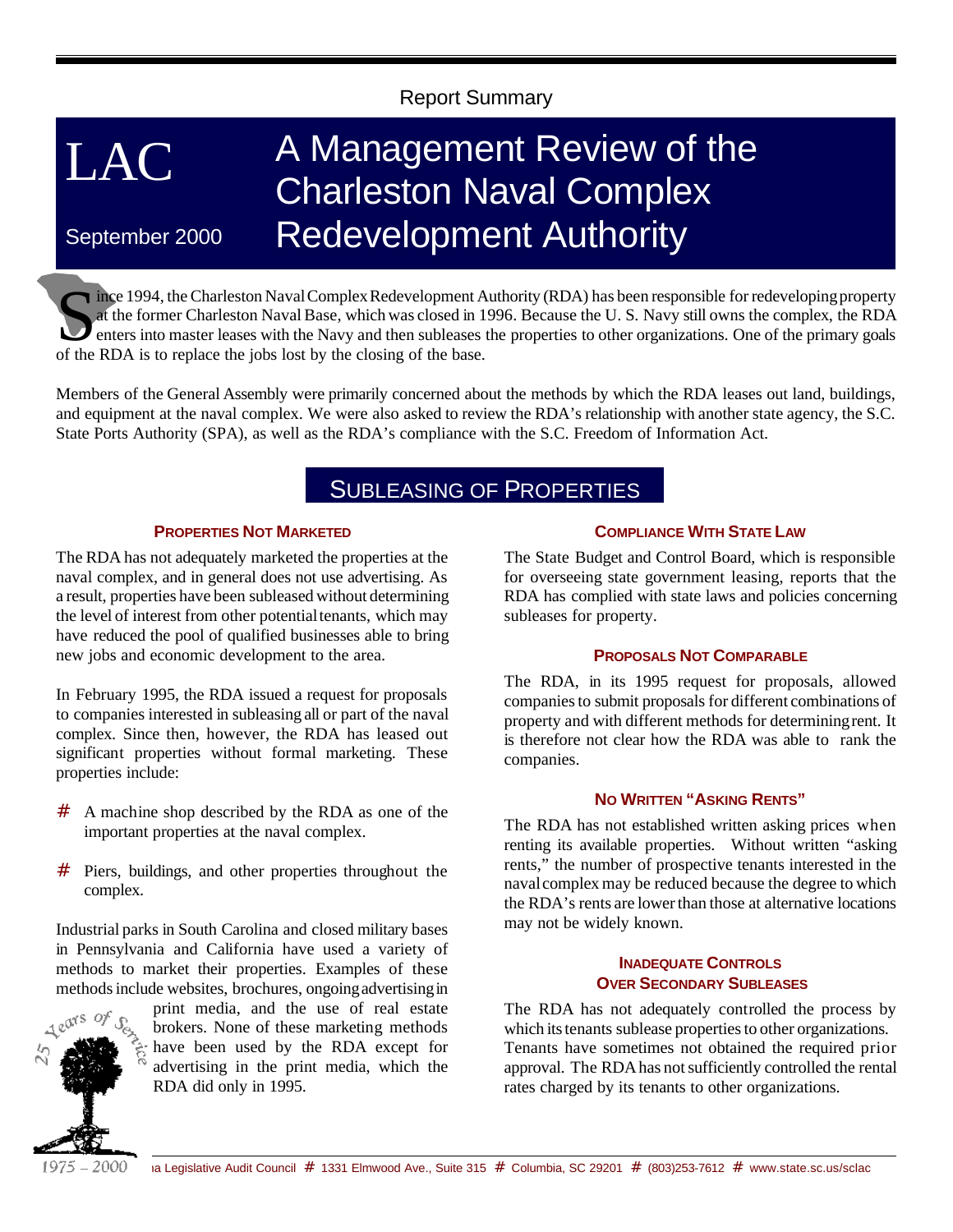## CONTROLS OVER EQUIPMENT

When the RDA took over the management of Navy equipment, the Navy's inventories were

inaccurate and incomplete. The RDA, however, did not immediately conduct a more complete inventory of its own. While theft may have occurred during the early years of the RDA's management of the naval complex, poor record-keeping has made it impossible to determine what was stolen.



We found no material problems with the RDA's current inventory tracking system, taking into consideration the inaccuracy of the Navy's initial inventory and the difficulty of monitoring equipment that is constantly being relocated over a wide-spread area. However, the agency does not charge for the use of extra equipment relocated by tenants from other facilities, and tenants have not been held accountable for Navy-owned equipment that is damaged or missing. For example:

- # The RDA found that four items were missing from the inventory of equipment leased to a tenant; the items were a mower, tiller, a test pump, and a forklift. According to the RDA, the tenant had produced only one of the missing items as of June 2000. And although the tenant is preparing to vacate the complex as of November 30, 2000, there are no plans to charge a fee or otherwise hold the tenant accountable for the equipment.
- # In April 1997, a tenant company had two Navy boats, 19-foot Boston Whalers, re-registered in its name and taken to Florida. The RDA traced the location of the boats and requested that they be returned. According to documentation, the boats were returned in May 1999. We found no evidence that the Navy pressed charges or otherwise held the tenant accountable.

In addition, reports of theft and break-ins indicate that the RDA may need to improve overall security at the complex.

Our first report on the RDAwas titled*<sup>A</sup> Review of the Charleston Naval Complex Redevelopment Authority's 1999 Lawsuit Settlement withBraswell Services Group*. In December 1999, the RDA agreed to pay \$4 million in damages to settle a lawsuit filed by Braswell Services Group, Inc., a ship repair company. Braswell had sued the RDA in 1997 for violating the terms of a prior agreement. In January 2000, members of the Charleston legislative delegation held a public hearing to air concerns about the Braswell lawsuit settlement and to receive testimony from the Redevelopment Authority. During the hearing, an audit requester expressed the need for immediate information on the lawsuit settlement. In response, we released, in March 2000, a limited-scope report reviewing the lawsuit and the RDA's settlement.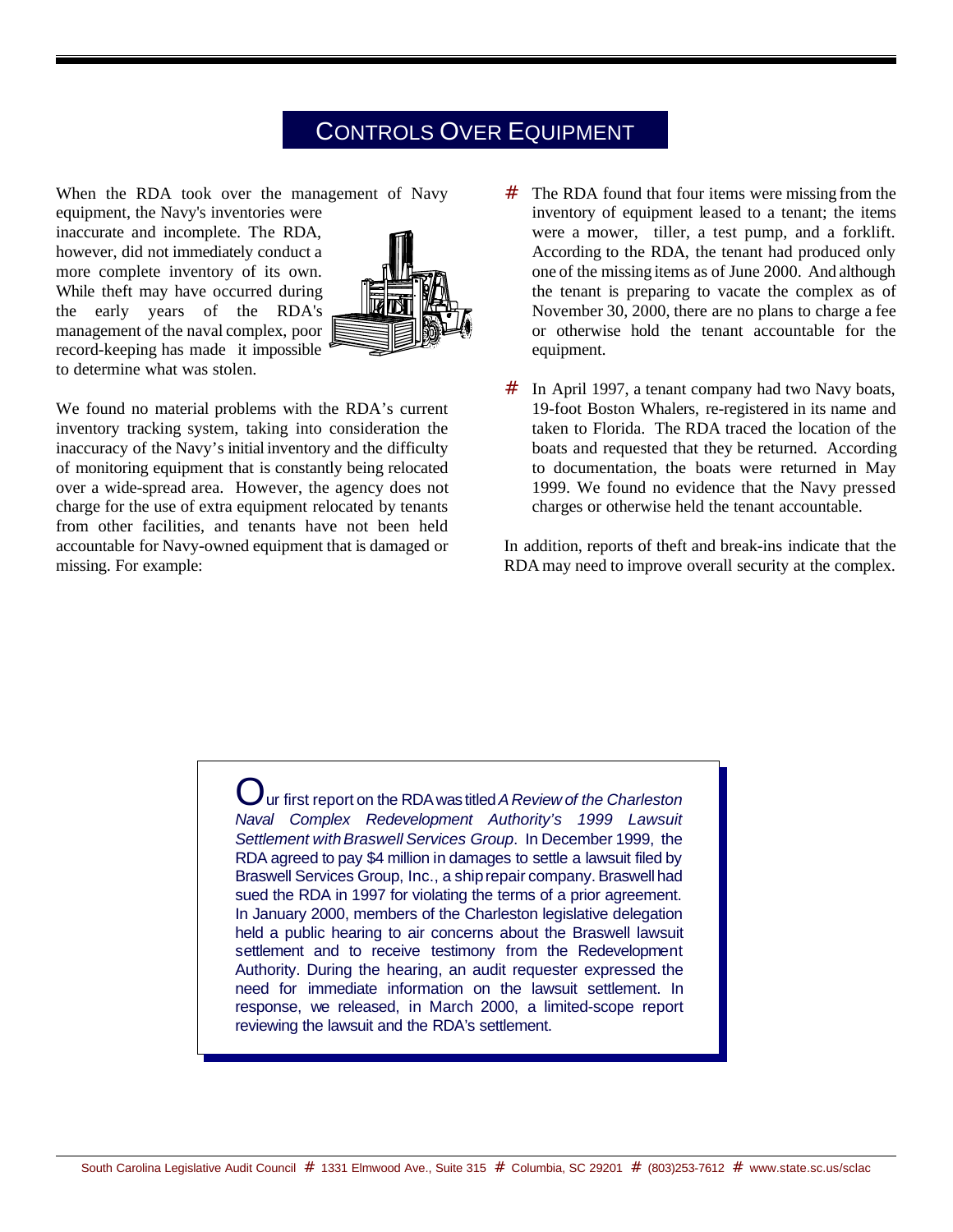## OTHER ISSUES



#### **RELATIONSHIP WITH THE STATE PORTS AUTHORITY**

In April 1999 the RDA awarded a sublease with an option to purchase

to the State Ports Authority (SPA) for a large portion of the complex. The Ports Authority is using the property which includes 4 piers and 38 buildings — as a noncontainerized cargo terminal. In some aspects the RDA has treated the Ports Authority the same as most other tenants at the complex. For example, the RDA did not adequately market the properties before subleasing them to the Ports Authority. In other aspects, however, the relationship between the RDA and the Ports Authority is unique:

- $#$  When the Ports Authority sublease was executed, six small companies were occupying some of the property under secondary subleases. When these subleases expire, the companies will not be able to renew them and will have to leave the property.
- # While the Ports Authority in its sublease is "obligated" to "conduct operations" on the premises, day-to-day operations of the cargo terminalfacility will be handled by a private company called Charleston International Ports (CIP), a start-up company. CIP and the Ports Authority signed a license agreement in August 1999. Under this agreement, CIP will operate the cargo terminaland pay the rent plus half its annual earnings to the SPA. The Ports Authority has agreed to create at least 40 jobs and spend \$7 million in capital improvements through CIP as its licensee.

#### **POSSIBLE CONFLICT OF INTEREST**

Negotiations for the sublease between the RDA and the Ports Authority, and for the license between the Ports Authority and CIP, were primarily handled by the SPA's chief operating officer at that time. In January 2000, the SPA official resigned after receiving a job offer from the owner and president of CIP. While not directly employed by CIP, the former SPA chief operating officer is directly involved in matters concerning the CIP license he helped negotiate.

The former SPA official had obtained an advisory opinion from the State Ethics Commission, which found no prohibition to his accepting this employment. This opinion remains confidential, and we were not allowed to review it. Since the situation described above could be allowable under current state ethics law, we have concluded that the law needs to be strengthened. When it is legal for a public official to accept employment from an individual who recently benefitted from a contract negotiated by that public official, there is increased potential for conflict of interest.

#### **COMPLIANCE WITH THE FREEDOM OF INFORMATION ACT**

The RDA is generally in compliance with the state Freedom of Information Act (FOIA) regarding public access to agency meetings and records. We question why the RDA and the State Ports Authority, both state agencies, needed to keep lease negotiations during 1998 and 1999 confidential. Keeping the negotiations closed to the public was technically in compliance with FOIA, but the purpose of the FOIA is to ensure government activities are conducted in public.